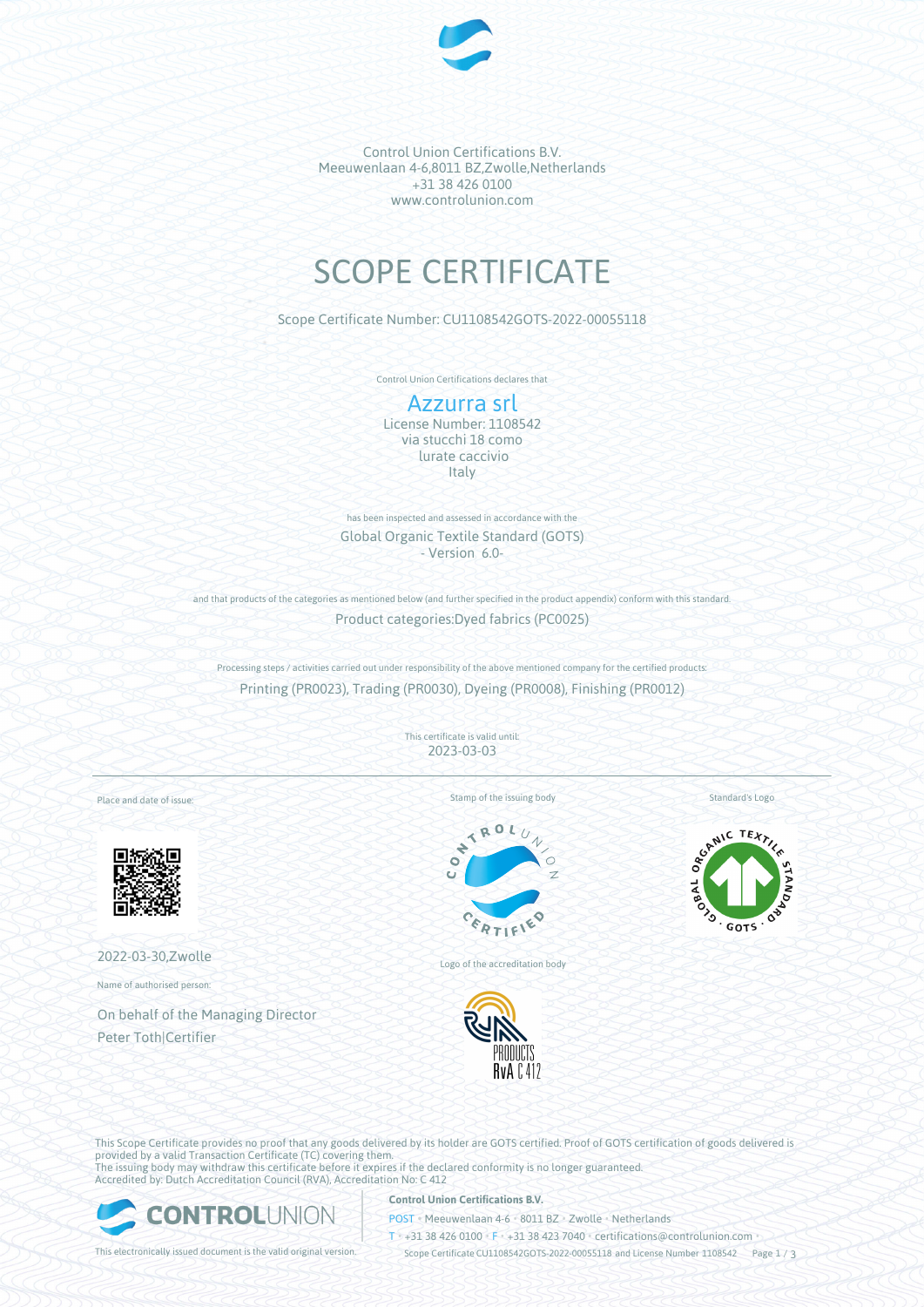

#### Control Union Certifications B.V. Meeuwenlaan 4-6,8011 BZ,Zwolle,Netherlands +31 38 426 0100 www.controlunion.com

### **Azzurra srl Global Organic Textile Standard (GOTS)**

# **Products Appendix to Certificate no.CU1108542GOTS-2022-00055118**

In specific the certificate covers the following products:

| <b>Product details</b><br><b>Product category</b>          | <b>Material composition</b>                                              | Label grade                                    |  |
|------------------------------------------------------------|--------------------------------------------------------------------------|------------------------------------------------|--|
| Dyed fabrics (PC0025)<br>Woven fabrics (PD0059)            | 100.0% Organic Cotton (RM0104)                                           | Organic                                        |  |
| Place and date of issue:                                   | Stamp of the issuing body                                                | Standard's logo                                |  |
|                                                            | ONTROLU.<br>$\gamma$<br>$\overline{z}$<br>$\cup$<br>$c_{\epsilon_{R_T}}$ | SCANIC TEXTILE<br>ON BUDIS<br>JABOS<br>. GOTS. |  |
| 2022-03-30, Zwolle                                         | Logo of the accreditation body                                           |                                                |  |
| Name of authorised person:                                 |                                                                          |                                                |  |
| On behalf of the Managing Director<br>Peter Toth Certifier | PRODUCTS<br><b>RvAC412</b>                                               |                                                |  |